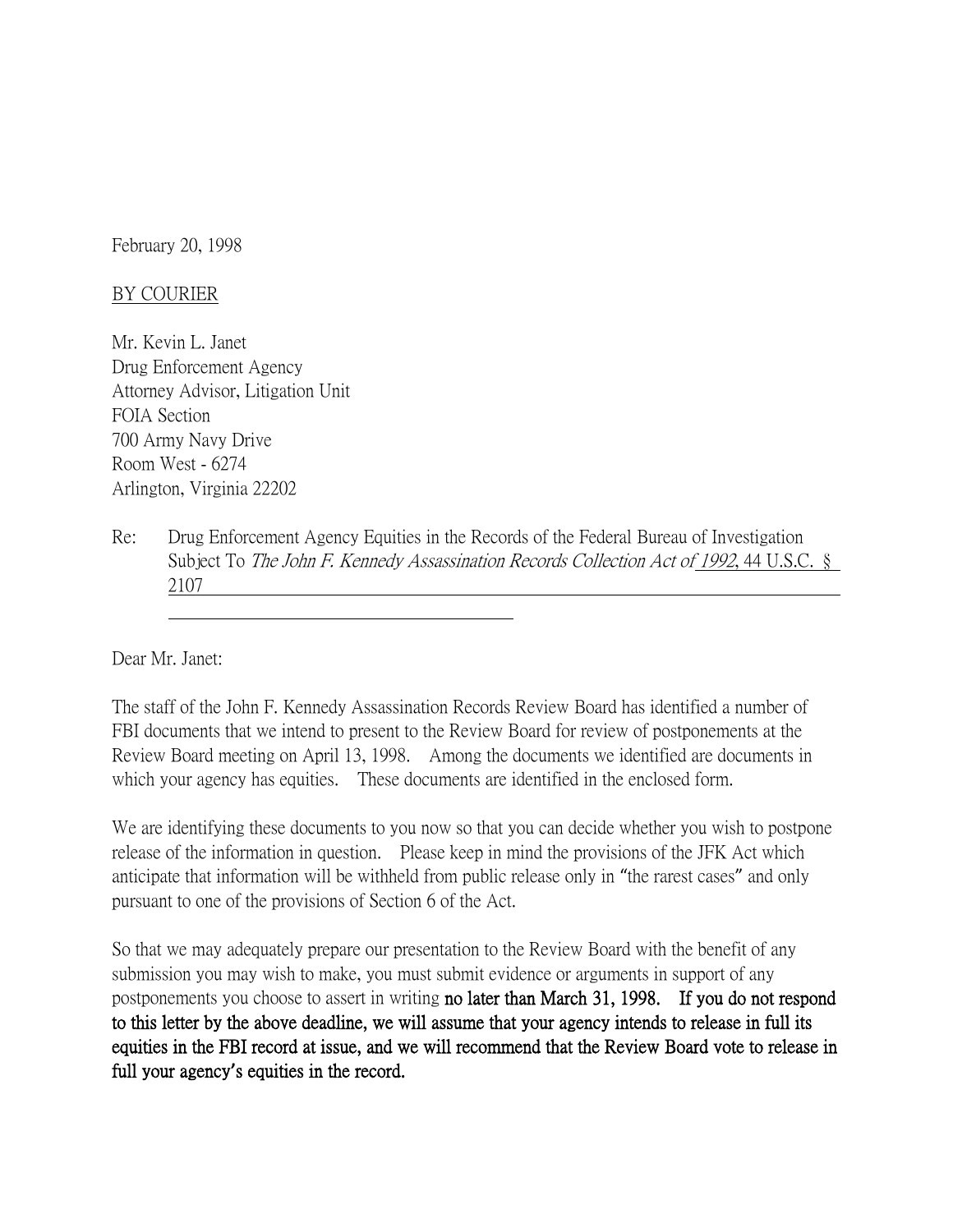Mr. Kevin J. Janet February 20, 1998 Page 2

In many of the FBI documents with third agency equities, we believe that the third agencies could, consistent with their current guidelines for JFK assassination-related information, consent to full release of the information at issue.

If you have any questions regarding the documents identified on the enclosed forms, please call Carol Keeley or Debbie Beatty of the JFK Task Force at the FBI at (202) 324-0571 or Laura Denk or Kevin Tiernan of the Review Board staff at (202) 724-0088. Thank you, in advance, for your cooperation.

Sincerely,

T. Jeremy Gunn Executive Director